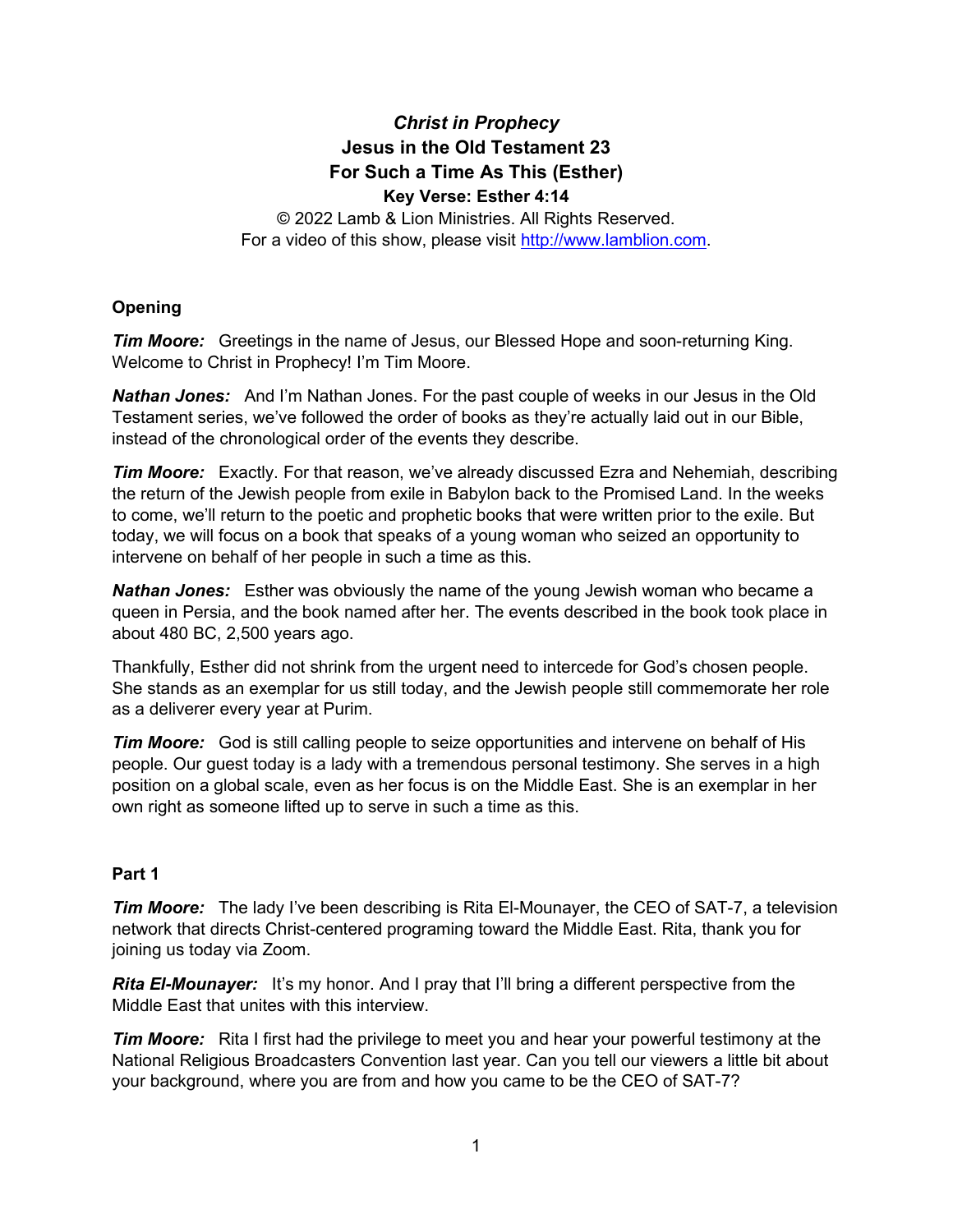*Rita El-Mounayer:* It has been a very long journey. I am from Lebanon. I was born during the war in Lebanon. I lost dear ones during the war in Lebanon. My father was so much involved in the Christian Militia in Lebanon, and I lost my mom when I was seven, and my sister was five. From what I remember of my childhood years, and teenage years is bunkers, and grenades, and bombs, and running from one place to another, and living in shelters and fear. Sometimes I still smell the smoke of the grenades and bombs in my nose until today.

But I think all this made me the kind of person I am today because at the age of 15 I decided I'd commit myself to Jesus Christ and started going to church. And at that time, I thought that all of the problems would go away, but they didn't. The difference was that I knew that day that the problems would remain, and I would still have challenges, especially as Lebanese living in Lebanon, but I am not alone, He is with me. He's going to guide me. He's going to carry me. He's going to protect me. He's going to teach me. And this was this journey that started at the age 15.

I studied media, went into radio, and then after that I started with SAT-7. I've been there since the beginning, since 1996 when SAT-7 was established. And until today I've worked in everything. I worked as a camera woman. I worked as a producer, as a presenter, as a director. I worked as a program manager, and then at the end I became the CEO of SAT-7. And how I got here, I really believe that it is a call, because when I started with SAT-7 it was not a job for me, it was a call to proclaim God's love to millions of people who are confused and are suffering, and they don't have answers. People like me afraid; they are not sure about the future. And this is where I saw myself guided by His Holy Spirit to make a difference in the lives of people that I love and I'm serving today.

*Nathan Jones:* Rita I was also overwhelmed by your testimony. In the brief interview we aired last year as a Prophetic Perspective you made a shocking statement. You said, you would not trade away the tragedies in your life. In other words, given seasons of great pain and suffering, you would not undo anything that you endured. Can you explain your reasoning?

Well, as I said they made me the person that I am today. So, when I witness to people in Syria I know their pain and I can speak a word of wisdom to them. And I can tell them, I've been there. I know what it feels like to be a person who lived in a war zone. Or even when I talk to children especially that are afraid about their future, they are losing dear ones. I remember one child said that her mother is dying of cancer, and I could just feel myself in her shoes, and trying to help her. I told her, "Hey, my mom was sick as well." And because of the war I lost her because there was no medical attention, like those days. So, yeah, I thank God for all of the things that happened in my life. And sometimes I think if God comes to me today and says, "Hey, Rita I'm going to give you a beautiful life. You're going to be born in the US and you will not lose your family. Your father wouldn't be dead. Your mother wouldn't be dead." I would say no. No because this is the journey. It was hard. It was rough. Full of challenges, fears, and insecurities, but this is the journey that God wants me to walk in it. And God will use it and is using it through SAT-7 to make a difference in society, and the culture I live in.

*Tim Moore:* Rita your testimony sounds a lot like Joseph. And I'm convinced that our human inclination to avoid any pain or suffering often shortchanges the lesson God wants us to learn experientially. That is true for us as individuals and for our children and our grandchildren. How many times do we intervene and undermine what God is doing? Although we do not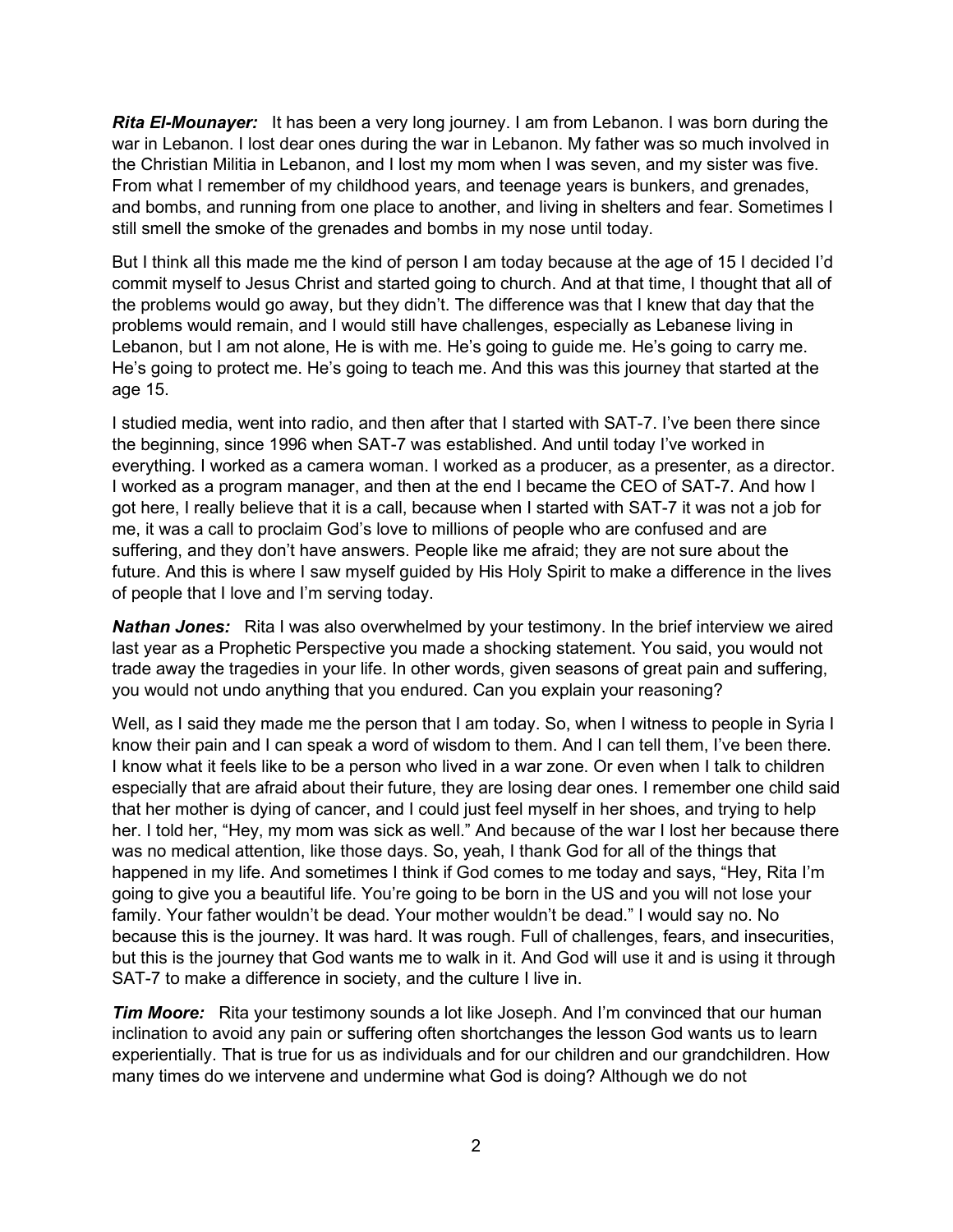intentionally seek seasons of trial and suffering we should always be attuned to what God is doing, and opportunities that He is presenting us with in every season of life.

*Rita El-Mounayer:* And it's not easy. It is challenging. There are a lot of times, maybe let's put challenges, hardship, persecution, to make a church grow, but a lot of times it kills the church. And we saw a lot of examples from history, history of Christianity especially in the Middle East and North Africa. So, talking about maybe Japan, maybe China. I mean China is a beautiful example of a thriving church after persecution. Japan no. So, between North Africa and Iran today you see there is a growing church in Iran that you don't see in North Africa. So, you don't know, but you have to trust. A lot of times when we don't know we have to trust Him because He knows better. And this is the challenge in our Christian faith, in our journey, walking with Him is the trust issue.

*Nathan Jones:* The Bible is just full of pagan people and rulers who came to recognize and respect the God of Abraham, Isaac and Jacob. All of us here have been grafted into the family of God as Gentiles following the footsteps of Cornelius in Acts. Well, you're calling is to reach primarily into the Arab world. The Holy Spirit is certainly moving in the Arab world. Can you share some of the exciting things that our American media will never report regarding the church in the Middle East and North Africa?

*Rita El-Mounayer:* Well, the Middle East and North Africa has the fastest growing church in the world. And where? Iran. I mean just unbelievable, and this is like a miracle. And the size, the church in the Middle East and North Africa is big in size. Now, if you compare it to the history of Christianity it is small, but we know it is not about the size, it's about the effect of the church. We have between 15-16 million indigenous Christians born in the Middle East and North Africa, and another maybe 2 million expats. And the third thing that this church lives out Jesus' teachings; what Jesus taught us about forgiveness, about reconciliation, about peace, about love. I still remember when some of the terrorists burned the churches in Egypt, and they wrote on them we hate you. I mean the church wrote and said, but we love you. I still remember, now we are celebrating the martyrdom of the Egyptians in Libya on the shore and they behead them. You know a woman called our program and told us, the day, or the second day when they were killed, she told us, "I am a mother of three, two brothers and one son-in-law, they all were beheaded, but I forgive ISIS because ISIS has now showed the world that martyrdom is laying your life for others. Martyrdom is considering everything God which in order to win Christ."

*Nathan Jones:* Well, Rita speaking of faithful believers in the Middle East and their willingness to glorify Jesus Christ regardless of the cost to themselves, you shared a powerful word of testimony regarding brothers and sisters in Algeria. What was their attitude regarding their Christian testimony?

**Rita El-Mounayer:** I remember I went to Algeria in 2013 after they were really nagging me on the phone, "Come and visit our church. Come and visit our church." I went there and the church was packed. Something that you don't see a lot of in Europe or other places in the world, and they are all Muslim converts. And when I was there they were saying, "Okay film us. Let's be on SAT-7. You've filmed churches in Lebanon, or Egypt and other places but film us."

And I was just concerned because filming in Egypt and Lebanon they are all Christians and they are not converts they were born Christian, but these people filming them and millions of people seeing their faces it will jeopardize their life. And I said, "Are you sure, I mean your faces will be shown on our screens." "Yes." "But millions of people will see." "Yes." "And they will know that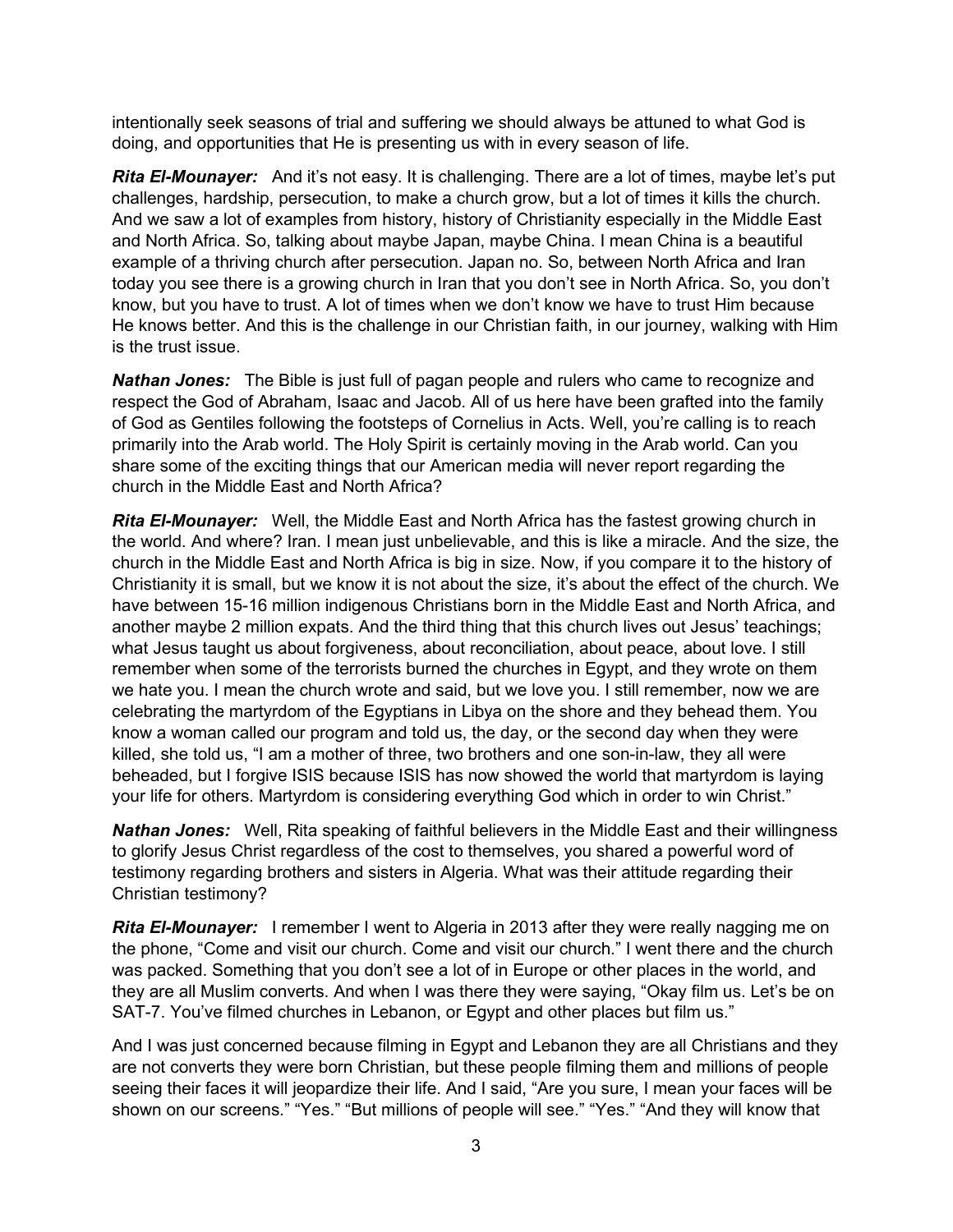you come from a Muslim background." "Yes." Then I was looking at them and then one lady looked me in the eye and said, "Rita, what are you afraid of?" I said, "I'm not afraid of anything. I live in a free country of Lebanon and Cyprus, but you." She said, "What do you mean? Persecution?" And I said, "Yes." And she said, "Rita, persecution is a crown we put on our heads every single day. Don't take it away from us."

And you know they started closing the church in 2019, the churches in Algeria. And I called them, the believers there, the people that we connected with, "Oh, don't worry. They close our churches we can worship under a tree. We can go another person's home and worship. Rita, they close our churches but they can never close our hearts loving Jesus Christ."

*Tim Moore:* What a wonderful testimony of persevering faith. Rita, if you ever encounter those brothers and sisters in Christ again I hope you'll tell them that they've impacted believers all over the world with their faith, including all of us here. Returning to our focus text for today, scoffers like to point out that God is never mentioned by name in the book of Esther. How would you respond to that accusation?

*Rita El-Mounayer:* Well, as with our own lives God is in control whether we cite His presence or not. But let me tell you it is just a fact. Perhaps in part that Mordecai told Esther not to mention her background, her nationality, or reveal who she is. But the whole thing is the story of politics, of racism, of attempted genocide. And this is where we have to learn that we have to put others, or other nations before us, this is what Jesus told us, and be like a jewel of proclaiming His love to people around us.

*Tim Moore:* Well, turmoil in the Middle East seems to be the norm rather than the exception, and if anything, the tension and the threats are growing day by day. Your own birth nation, Lebanon has descended into a cycle of unrest and chaos. Iran despotic government is sowing radicalism throughout the region and determined to annihilate Israel. We know that God loves the Arab people and is calling many of them to a saving faith in Jesus, but there are also multiple prophecies concerning these nations. How should we engage with our Middle Eastern brothers and sisters in Christ and how should we interact with those nations?

*Rita El-Mounayer:* This is a beautiful question. And I wrote a couple of things down so not to forget mentioning them. First there are many misunderstandings because of the news in the West. You know like only the acts of war and terrorism are on the news. And we see it not just in the West, also in this part of the world. Most people are very kind. Most people in this region are hospitable, are family oriented. They want to live in dignity. They care for their children. This is most of the people. Maybe what you see on TV is only 5-10% of people who are terrorists, etcetera. And these people, and especially the believers we need to support them. As we in the West, like especially in the US support Israel, you need to support the church it is the body of Christ that is always is forgotten. You know people in the church in Iraq, the church in Syria, the Christians in Lebanon, the Christians in Egypt, these are the first people who suffer, you know when there is an extremist attack on the nation. And these are the people that I consider like Esther today, for the time like this these people exist to bring change, to bring reconciliation, to bring peace, to witness to Jesus Christ. This is the church that we believe that the gates of Hell shall not prevail against it. These are the people of the Middle East and I'm talking especially Christians there.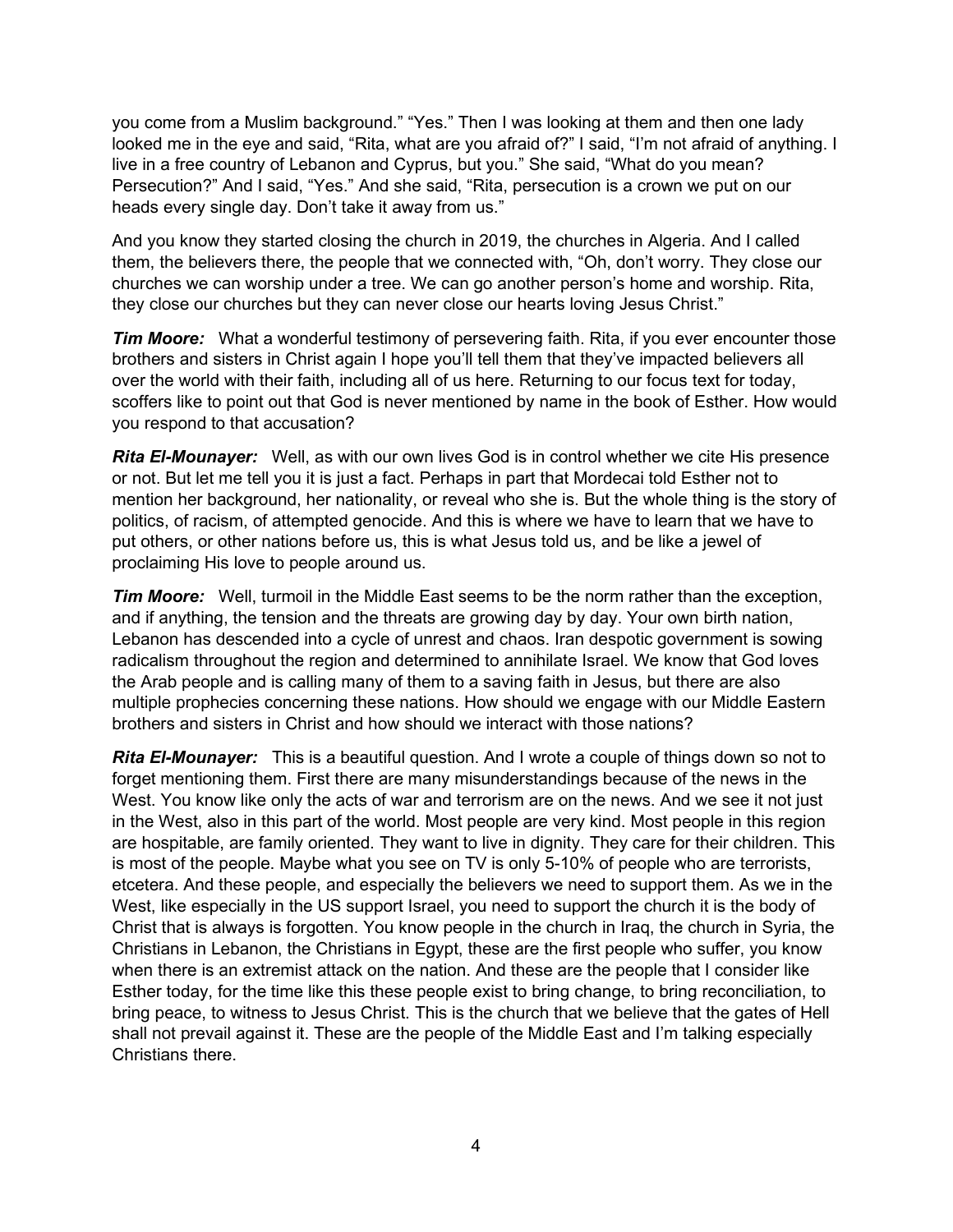**Nathan Jones:** Rita it is a real privilege to pray for fellow believers around the world and be an instrument of outreach for Christ. For our viewers who are unfamiliar tell us about SAT-7, what is its purpose and mission, and where do you focus your outreach?

*Rita El-Mounayer:* Well, just briefly we are a Christian television services in Arabic, Farsi for Iran, and Turkish for Turkey. And Arabic with different dialects, you know the Middle East and North Africa. We are there on satellite. We are there on digital media just to proclaim God's Word to many. We are there to strengthen the church. There was a strong church maybe hundreds of years ago, but now it is a church according to many that is dying or immigrating, even though I don't believe that because I really believe that the church is stronger than ever. The numbers don't show us like the strength of the church. And we are there to strengthen the church and also to win millions of people who are in desperate need to know Him, to love Him, who have lots of questions in their mind about Jesus Christ, to give them the truth of Jesus, through the Word of God. So, we are there for children. We are there for women. We are there for families. We are there just to give the peace, and love and the Word of God to millions of people in the Middle East and North Africa.

*Tim Moore:* Rita, your background with children and children's programming is such a powerful way to connect with families and to present the Gospel of Jesus Christ. How can our viewers connect with SAT-7 viewing the wealth of material you stream into the Middle East and supporting your effort to point people to Jesus Christ?

*Rita El-Mounayer:* Well, you can visit our website: www.sat7usa.org. And we have an app called Sat-7 Plus, android or IOS, it is for free. You download it and you can watch many in four languages, some are English, so you watch it in Turkish, Arabic, and Farsi, and some are in English. And you can always, I know that you will be praying for us, but you can always visit us. Come and visit. Come and meet these people. I mean when I go around, maybe because of the children program, people invite me not because I'm a CEO, they don't know anything about how important I am in the organization, they invite me because they've seen me on the screen, this is the lady that teaches our children about Jesus. So, I come and sit with them, and eat with them and play with them, and talk with them. Come and visit and you will fall in love with the people of the Middle East and North Africa.

*Tim Moore:* Rita you are such a tremendous blessing. And God has poured out blessing not only into your life, but through your life. I'm so glad you could join us today. And we do pray God's continued blessing on your life and on your leadership at SAT-7.

*Rita El-Mounayer:* Thank you for giving me this opportunity. Please continue to pray and come and visit us.

#### **Part 2- Signs of the Times Segment: War and Rumor of War- Does God Care?**

*Tim Moore:* Throughout human history, wars or rumors of war have been the norm. Small wars wage almost continually, although that description doesn't capture the human tragedy of war, regardless of the perceived size.

*Nathan Jones:* Over the past several weeks, attention has turned to Ukraine, where Russian president Vladimir Putin has unleashed the dogs of war. The devastation inflicted to that nation,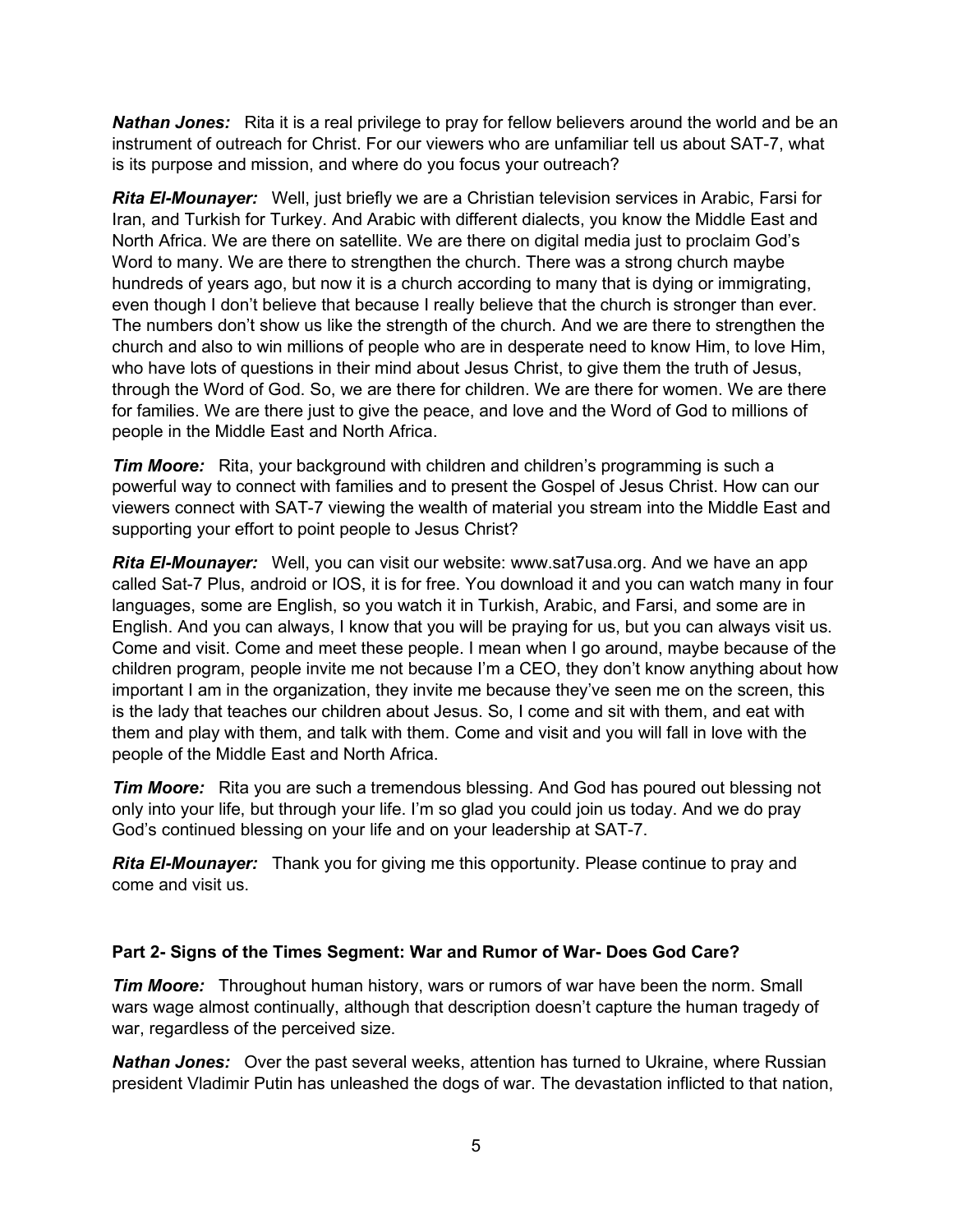let alone the mounting toll of human suffering, just boggles the mind. Which leads many people to ask: Does God care and is this a sign of the End Times?

*Tim Moore:* Let us put our bottom line up front: God does care! He cares for nations as well as individuals. If a sparrow cannot fall from the sky without Him taking notice, He certainly cares for every man, woman, and child regardless of where they live.

I'll come back to that overriding point in a moment, but let's turn our attention to the lessons the Ukraine war should offer to Christians. Our insight is tempered with humility because the situation is too fresh to offer final clarity in hindsight.

Having said that, we know from Scripture that God:

One: allows us to exercise free will even when we choose to act in a sinful manner.

Two: God works all things together to fulfill His own purpose and plan.

Three: God sometimes judges nations by raising up other even more wicked nations.

Four: In the end every evil deed will receive the punishment and wrath it deserves.

*Nathan Jones:* Well, what does this mean for the Russian onslaught of Ukraine?

Well, to be blunt, it means one: Whether Vladimir Putin or Joseph Stalin or Adolf Hitler or countless other dictators, oppressors, and bullies, those acting wickedly will inflict suffering on others. Well, I mention bullies because this inclination toward callous oppression is evident even at your local elementary school. The sinful heart of man will seek, and find, opportunities to act on the sin that festers in every unredeemed heart. The damage done to others depends only on the scope of power and weaponry at an evil actor's disposal.

Number two: We know that Satan also schemes to inflict harm on us, just as he did with Job. At times, the suffering seems senseless and more than we can bear. Well, certainly, we recognize that many are permanently harmed and killed as Satan and his unwitting allies wreak havoc on our fallen world. But Satan's outrage at Calvary became God's greatest victory to His own glory. Rita also testified that God took the ashes of pain and suffering in her own life and turned them into beauty as she now ministers to others.

*Tim Moore:* The next lesson is one we can only submit as Biblically true; we do not have enough insight to apply it specifically in Ukraine's situation. That brings us to three: We do know that God pours out judgment on nations by allowing even more wicked nations to ascend and inflict great suffering. He did that to Israel with Assyria, and later to Judah with Babylon. The suffering documented in Jeremiah and Lamentations is horrifying to consider. But even as the prophet recognized that God was allowing judgment to fall, Jeremiah's faith in God and His faithfulness was not shaken. Even in wrath, God does remember mercy.

And four: Ultimately, the perpetrators of evil in our world will be judged. They may avoid human prosecution but they will stand before the righteous Judge, as will we all. God will judge not just the wicked actions but the wicked heart and motivations of every person who ever lived. And He will mete out just punishment by His own perfect wisdom.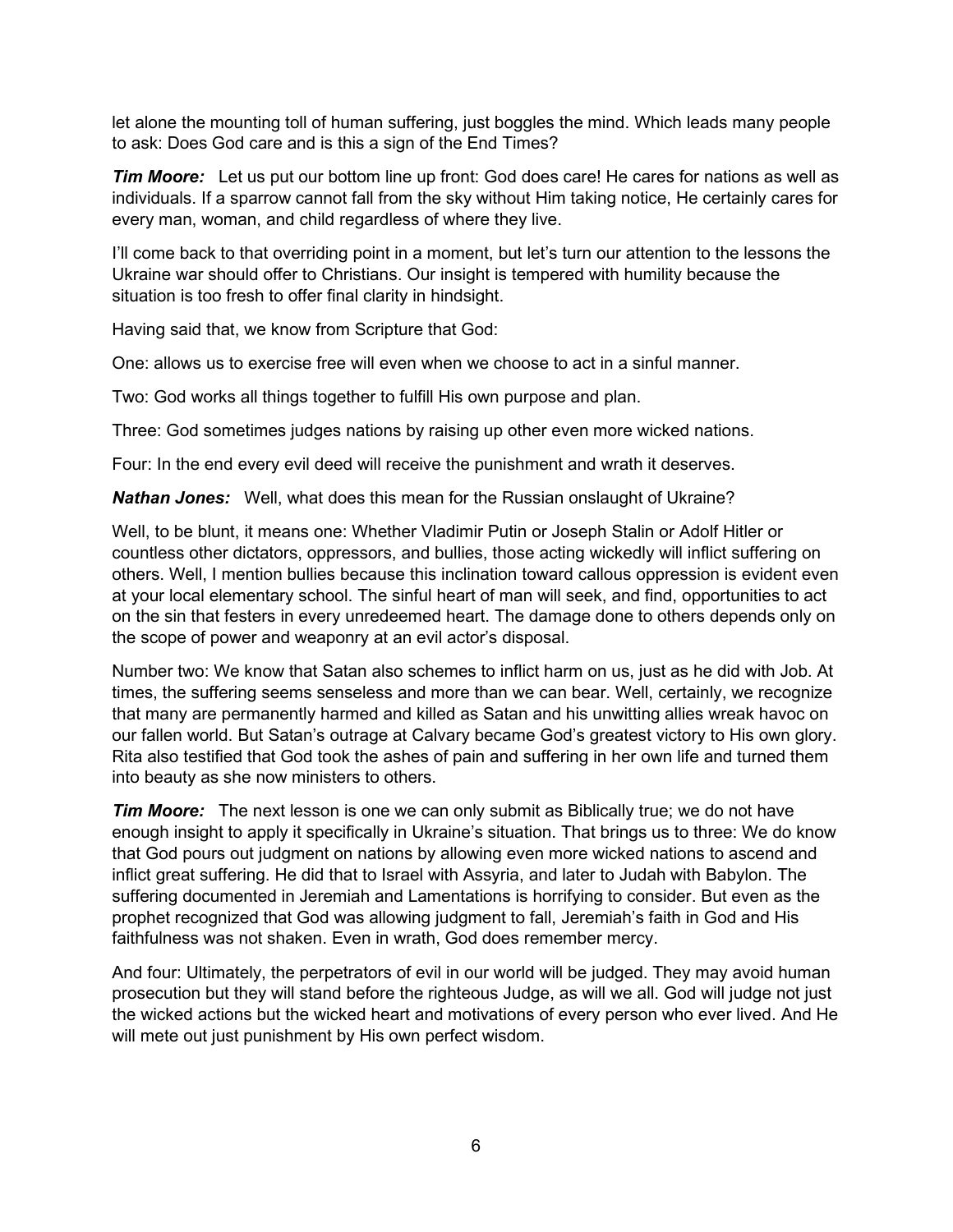**Nathan Jones:** For all of us who put our trust in Jesus Christ, the punishment we deserve has already been poured out on Him at the cross. He endured the suffering death on our behalf, so now there is now no condemnation for those who put their faith in Him.

Well, regarding the signs spoken of by Jesus in Matthew 24, we are witnessing a precipitous rise in the frequency and intensity of all the signs. The war in Ukraine has already impacted us here at home. And the real threat of another Cold War, let alone the possibility of a nuclear exchange, something that we thought was merely a nightmare from the past, has become a reality once again.

*Tim Moore:* Wars and rumors of wars are front and center on the world stage. The international political stage is being set for the End Times as foretold in Bible prophecy. Soon and very soon, Jesus will collect His Bride. Then, the horrors unleashed by Russia will pale in comparison to the Tribulation that falls upon the world.

Do not trust in princes or kings or presidents or prime ministers. Do not rely on your savings or retirement plan. Put your trust in Jesus Christ and know that an eternity of indescribable joy awaits you in the presence of our great God and Savior.

#### **Part 3- How Then Shall We Live?: The Rise of Ignorance**

*Tim Moore:* Esther was in the right place at the right time to be an instrument of God to save the Jewish people. But only in hindsight do we see the hand of the Lord guiding her path to prominence.

Before Judah was defeated and carted into exile, Isaiah warned that God's anger was being aroused by His people's wicked ways. He spoke "woe to those who call evil good, and good evil; who substitute darkness for light and light for darkness. Woe to those who are wise in their own eyes and clever in their own sight!" He predicted that the Jewish people would go into exile "for their lack of knowledge" or what we would call discernment or wisdom.

*Nathan Jones:* Isaiah could have been describing our wayward society and our confused culture. As the meme says, our leaders are incapable of great deeds anymore, they can't even figure out which bathroom to use.

Well, like Israel and Judah before us, our ignorance is without excuse. We have willfully abandoned the wisdom handed down to us by forebears who at least respected the truth of God's Word. Now, our leaders tell people to embrace their own truth, or dismissingly scoff, what is truth?

Younger generations are bearing the scars for such foolishness. Increasingly numbers of them don't know who they are, what gender they want to be, or whether their life has any meaning. How did we stray so far? We've abandoned the Rock to be tossed about on a raging sea of moral relativism.

*Tim Moore:* Unlike Esther you may not be in a position to save an entire people. But God has positioned you in such a time and a place to touch the lives around you. As Mordecai said, "If you remain silent at this time, relief and deliverance will arise from another place," but as he warned, "many who could be saved will perish."